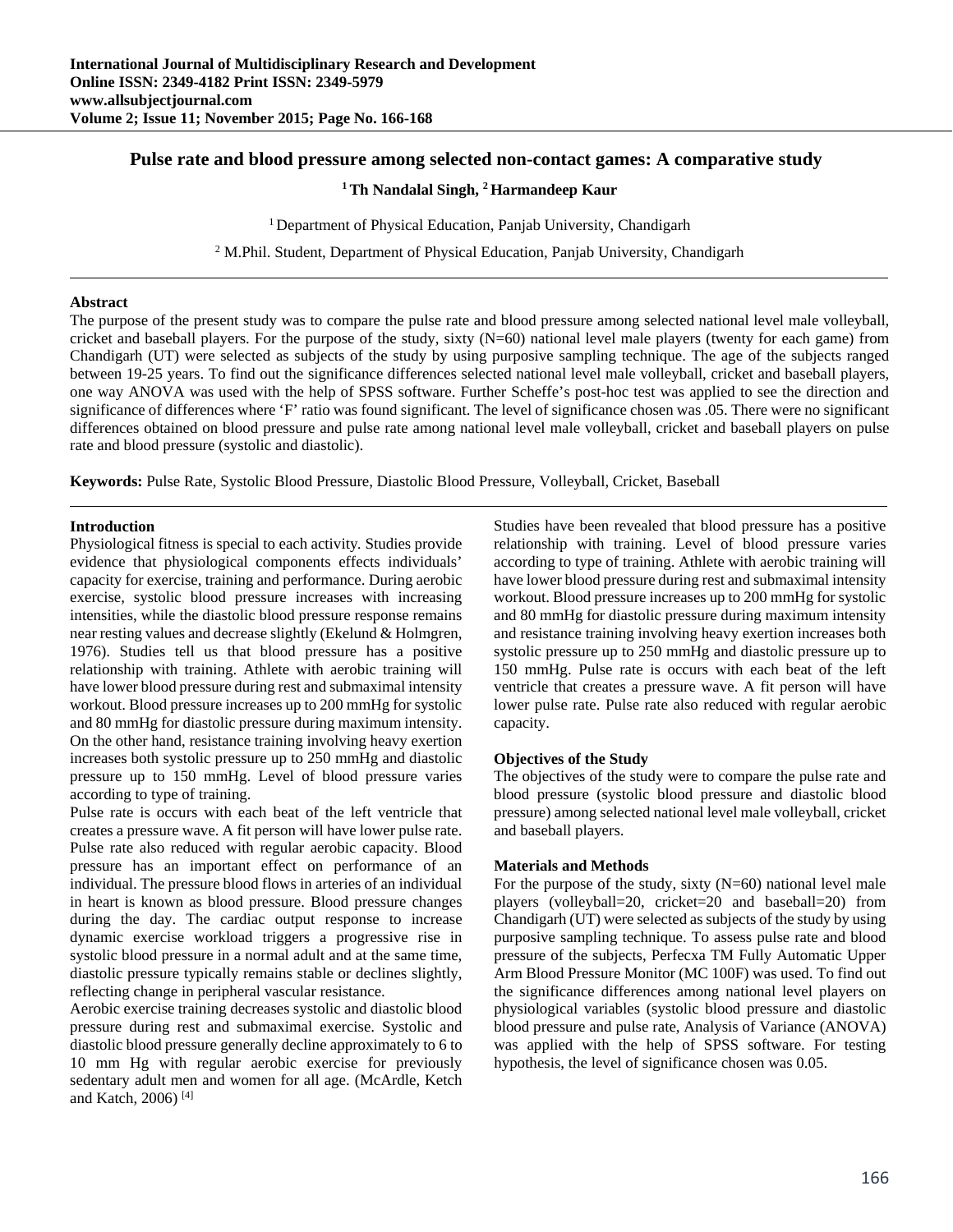

**Fig I:** Illustration of Pulse Rate and Blood Pressure Measurement

# **Findings**

Descriptive analysis of pulse rate among national level male volleyball, cricket and baseball players is presented in table-1.

**Table 1:** Descriptive Analysis of Selected Different Three Games on Pulse Rate

| <b>Variable</b> | Group      | N  | Mean  | Std.<br><b>Deviation</b> | Std.<br><b>Error</b> |
|-----------------|------------|----|-------|--------------------------|----------------------|
| Pulse<br>Rate   | Volleyball | 20 | 73.35 | 13.83084                 | 3.09267              |
|                 | Cricket    | 20 | 82.15 | 11.51784                 | 2.57547              |
|                 | Baseball   | 20 | 80.20 | 9.95040                  | 2.22498              |

The Analysis of Variance (ANOVA) among national level male volleyball, cricket and baseball players on pulse rate is presented in Table 2.

**Table 2:** ANOVA of Selected Different Three Non-Contact Games (Volleyball, Cricket and Baseball) On Pulse Rate

| Variable                               | <b>Source of Variance</b>  | <b>Sum of Squares</b> | df                               | <b>Mean Square</b> |       | Sig. |
|----------------------------------------|----------------------------|-----------------------|----------------------------------|--------------------|-------|------|
| <b>Pulse Rate</b>                      | Between Group              | 854.433               |                                  | 427.217            | 3.030 |      |
|                                        | Within Group               | 8036.300              | $-1$<br>$\overline{\phantom{a}}$ | 140.988            |       |      |
|                                        | Total                      | 8890.733              | 59                               |                    |       |      |
| $\sim$ $\sim$ $\sim$<br>$\cdot$ $\sim$ | $\cdots$ $\alpha$ $\alpha$ |                       |                                  |                    |       |      |

*\*Significant at .05 level F.05 (2, 57) = 3.15*

Table 2 clearly indicates that there was no significant difference among national level male volleyball, cricket and baseball players on pulse rate since the F obtained at .05 level was 3.030

whereas, the value needed to be significant was 3.15 for 2 and 57 degree of freedom at .05. Mean scores of different three games on pulse rate are graphically depicted in figure-1.



**Fig 1:** Graphical Representation of Mean Scores of Selected Different Three Non-Contact Games (Volleyball, Cricket and Baseball) on Pulse Rate

Descriptive analysis of blood pressure (systolic and diastolic) among national level male volleyball, cricket and baseball players is presented in table-3.

**Table 3:** Descriptive Analysis of Selected Different Three Games on Blood Pressure (Systolic Blood Pressure and Diastolic Blood Pressure)

| Variable                       | Group      |    | Mean   | <b>Std. Deviation</b> | <b>Std. Error</b> |
|--------------------------------|------------|----|--------|-----------------------|-------------------|
|                                | Volleyball | 20 | 123.65 | 8.412                 | 1.881             |
| <b>Systolic Blood Pressure</b> | Cricket    | 20 | 133.05 | 13.335                | 2.981             |
|                                | Baseball   | 20 | 124.85 | 16.271                | 3.638             |
| Variable                       | Group      |    | Mean   | Std. Deviation        | Std. Error        |
|                                | Vollevball | 20 | 80.55  | 8.550                 | 1.911             |
| Diastolic Blood Pressure       | Cricket    | 20 | 75.85  | 19.775                | 4.422             |
|                                | Baseball   | 20 | 78.10  | 10.715                | 2.396             |